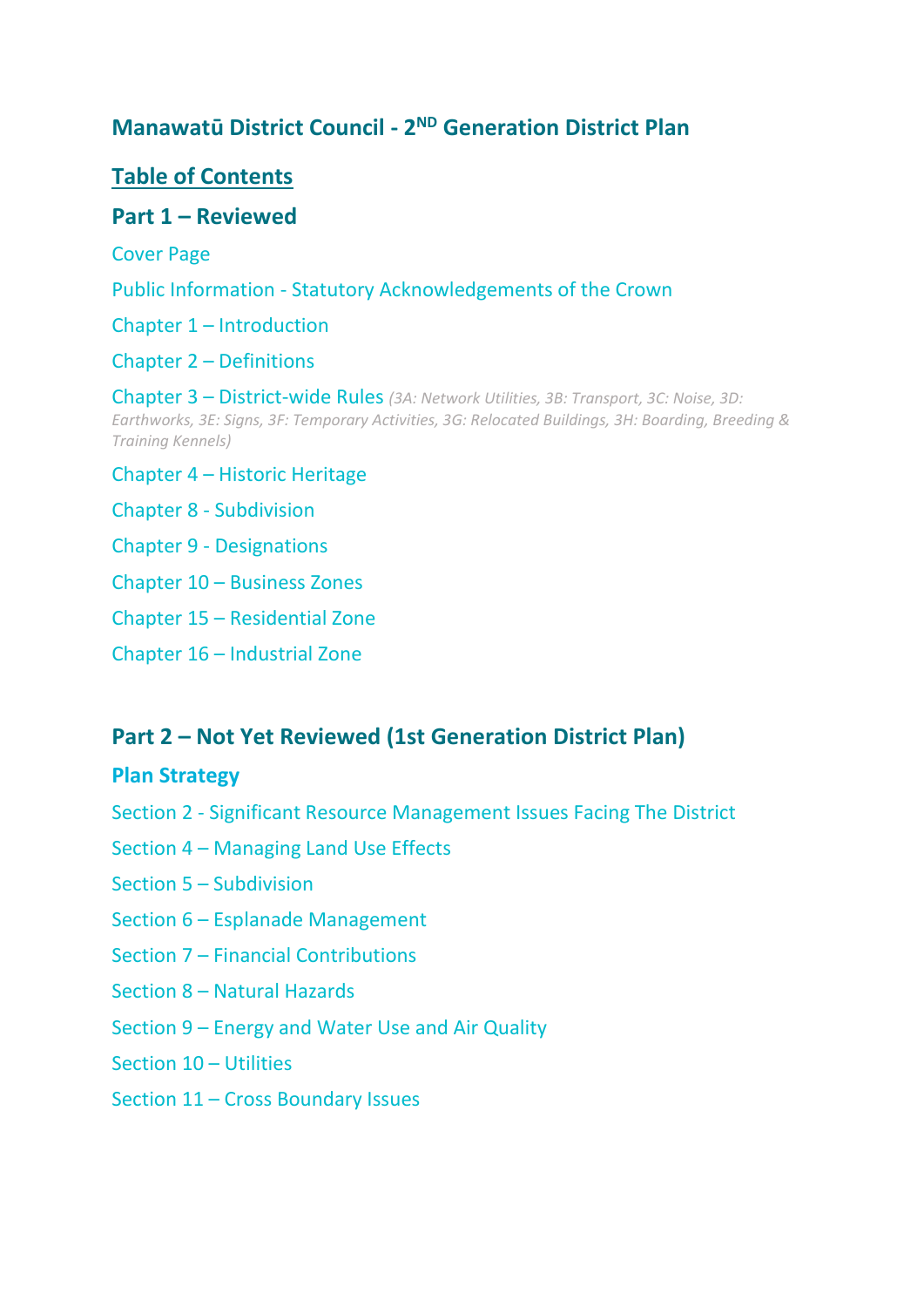### **District Rules – Rule A**

### **District Rules – Rule B**

Zoning Standards – Rule B; B1 Residential Zone, B2 Village Zone, B3 Rural

Zones

Rule B4 – Business Zone

Rule B6 – Recreation Zone

Rule B7 – Flood Channel Zones

Rule B8 – Manfeild Park Zone

Rule B9 – Special Development Zone

#### **District Rules – Rule C**

Rule C1 – Status of Subdivision

Rule C2 – Zone Standards – Subdivision

Rule C3 – Esplanade Management

### **District Rules – Rule D – Financial Contributions**

#### **Appendices**

Appendix 1 – Heritage Places

Appendix 1A - Wetlands, Lakes, Rivers and their Margins

Appendix 1B – Significant Areas of Indigenous Forest/Vegetation (Excluding Reserves)

Appendix 1C – Outstanding Natural Features

Appendix 1D – Trees with Heritage Value

Appendix 1E – Buildings and Objects with Heritage Value

Appendix 1F – Sites with Heritage Value

Appendix 1I – Criteria for Assessing the Significance of Natural Areas

Appendix 1J – Clearance of Indigenous Vegetation

Appendix 2 – Parking/Roading

Appendix 3 – Airports/Noise/Pig Farming

Appendix 5 – Rural Subdivision Nodes

Appendix 6 – Land Subject to Inundation

Appendix 7B – Ohakea Height Control